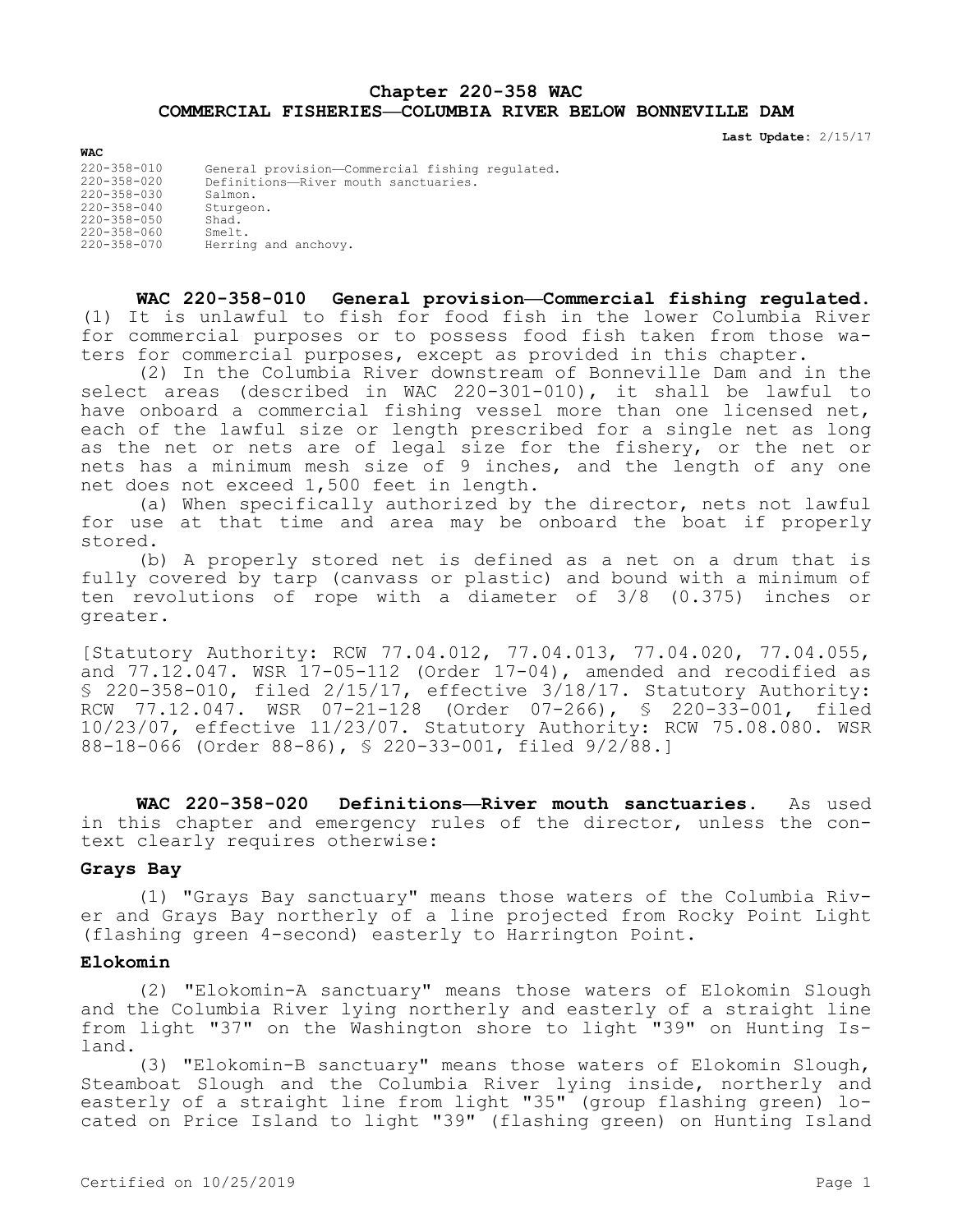and northerly and easterly of a line between flashing light "33" on Price Island and quick flashing green light "31" on the Washington shore.

# **Abernathy**

(4) "Abernathy sanctuary" means those waters of the Columbia River near the mouth of Abernathy Creek from a point 1,300 yards downstream from Abernathy Creek at light "81" (flashing green 4-second) to a point one-half mile upstream and extending to the mid shipping channel of the Columbia River.

#### **Cowlitz**

(5) "Cowlitz sanctuary" means those waters of the Columbia River and Carrolls Channel lying inside the center of the shipping channel between a fishing boundary marker at the junction of the Port of Longview docks and international paper docks on the Washington shore approximately one mile downstream from the Cowlitz River mouth and flashing green light "29A" on Cottonwood Island and also those waters of Carrolls Channel downstream of a line between a fishing boundary marker approximately 3000 feet upstream of the Cowlitz River mouth and a fishing boundary marker on Cottonwood Island.

## **Kalama**

(6) "Kalama-A sanctuary" means those waters of the Columbia River between a fishing boundary marker on the Washington shore approximately one mile downstream and a point one-half mile upstream of the mouth of the Kalama River and lying within one-quarter mile of the Washington shore.

(7) "Kalama-B sanctuary" means those waters of the Columbia River between a fishing boundary marker on the Washington shore approximately one mile downstream and a point one-half mile upstream of the mouth of the Kalama River and extending completely across the Columbia River, excepting those waters west of a line projected from Coffin Rock Light "42" in Oregon to the Kalama Range Light "47A" on the Washington shore.

# **Lewis**

(8) "Lewis-A sanctuary" means those waters of the Columbia River between a point one mile downstream and a point one-half mile upstream of the mouth of the Lewis River and lying within one-quarter mile of the Washington shore.

(9) "Lewis-B sanctuary" means those waters of the Columbia River near the mouth of the Lewis River lying easterly of lines projected from light "79" (flashing green) to the Red Buoy No. 4 thence to a fishing boundary marker on Bachelor Island.

# **Washougal**

(10) "Washougal sanctuary" means those waters of Camas Slough lying upstream from a line projected true north from the most western tip of Lady Island to the Washington shore and inside of the State Highway 14 Bridge.

# **Oregon**

(11) "Big Creek sanctuary" means those waters of the Columbia River at the mouth of Big Creek from the Oregon shore across Knappa Slough to Karlson Island about one-quarter mile upstream of the east bank of Big Creek, at the Gnat Creek deadline downstream to the east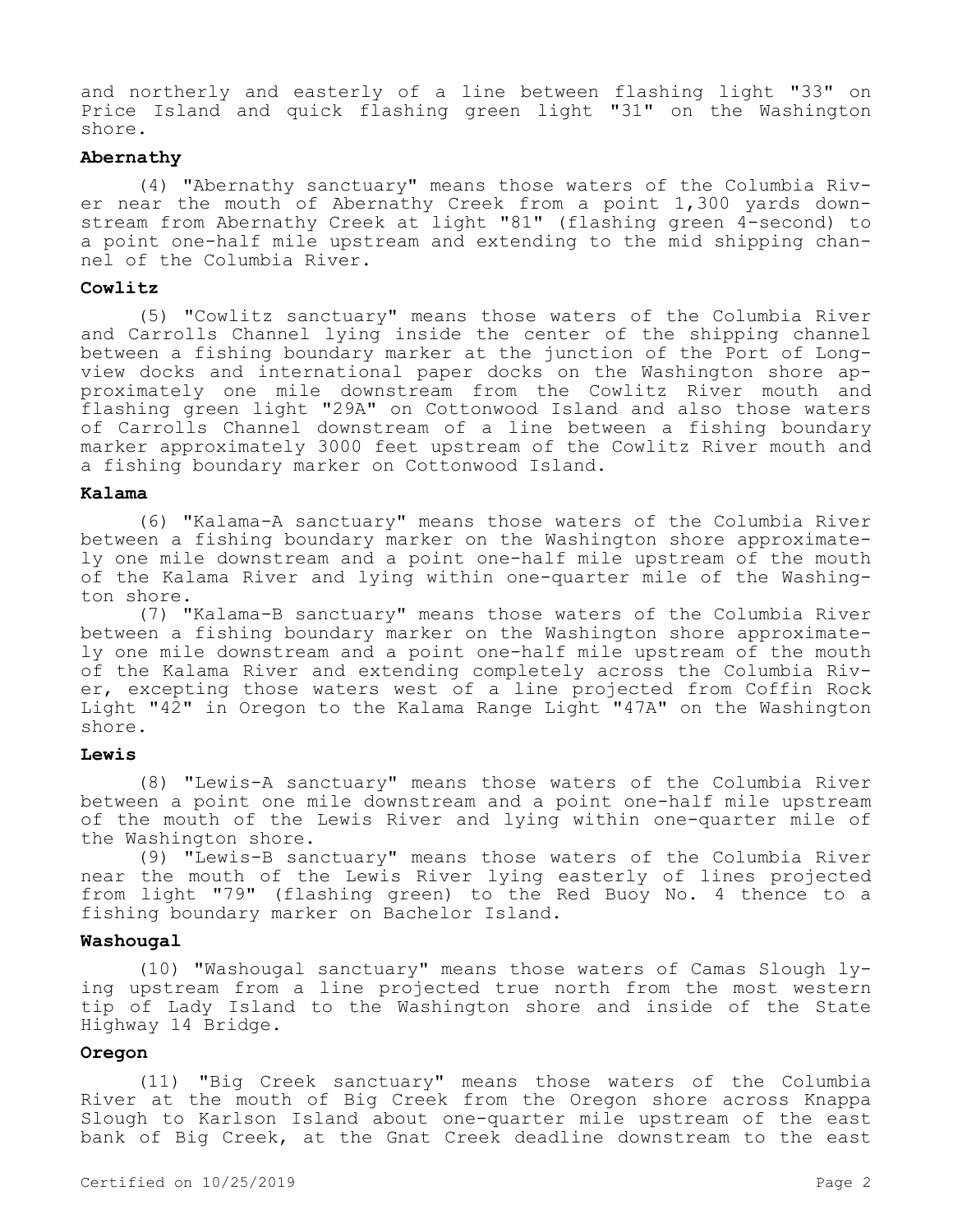end of Minaker Island which is about three-quarters mile downstream from the west bank at the mouth of Big Creek.

(12) "Sandy River sanctuary" means those waters of the Columbia River within an area at the mouth of the Sandy River which is onequarter mile in width extending out into the Columbia River from the Oregon bank at a right angle to the thread of the river between a point one mile below and a point at the upper easterly bank at the mouth of the Sandy River.

[Statutory Authority: RCW 77.04.012, 77.04.013, 77.04.020, 77.04.055, and 77.12.047. WSR 17-05-112 (Order 17-04), recodified as § 220-358-020, filed 2/15/17, effective 3/18/17. Statutory Authority: RCW 77.12.047. WSR 07-09-055 (Order 07-60), § 220-33-005, filed 4/12/07, effective 5/13/07. Statutory Authority: RCW 75.08.080. WSR 89-09-051 (Order 89-21), § 220-33-005, filed 4/18/89; WSR 88-18-066 (Order 88-86), § 220-33-005, filed 9/2/88.]

**WAC 220-358-030 Salmon.** It is unlawful to fish for salmon in the lower Columbia River for commercial purposes or to possess salmon taken from those waters for commercial purposes, except as provided in this section:

## **Gear**

(1) It is unlawful to use a gillnet to fish for salmon if the net exceeds 1,500 feet in length along the cork line.

(2) It is unlawful to use a gillnet to fish for salmon with mesh size larger than 9 3/4 inches.

(3) It is unlawful to use a gillnet to fish for salmon if the lead line weighs more than two pounds per fathom of net as measured on the cork line, provided that it is lawful to have a gillnet with a lead line weighing more than two pounds per fathom aboard a vessel when the vessel is fishing in or transiting through the Tongue Point Select Area, and it is also lawful to have additional weights and anchors attached directly to the lead line in the Deep River, Blind Slough, Knappa Slough and South Channel Select Areas.

(4) From December 1 through March 31 it is lawful for salmon fishers to have smelt or sturgeon gillnets aboard while fishing for salmon.

### **Fishing periods**

(5) The lower Columbia River is closed to commercial salmon fishing, except as provided by emergency rule of the director.

#### **General**

(6) Unless otherwise specified by emergency rule of the director, the following areas of the lower Columbia River remain closed during open salmon fishing periods:

(a) All tributaries flowing into the lower Columbia River.

- (b) Grays Bay sanctuary.
- (c) Elokomin-A sanctuary.
- (d) Cowlitz sanctuary.
- (e) Kalama-A sanctuary.
- (f) Lewis-A sanctuary.
- (g) Washougal sanctuary.
- (h) Big Creek sanctuary.
- (i) Sandy River sanctuary.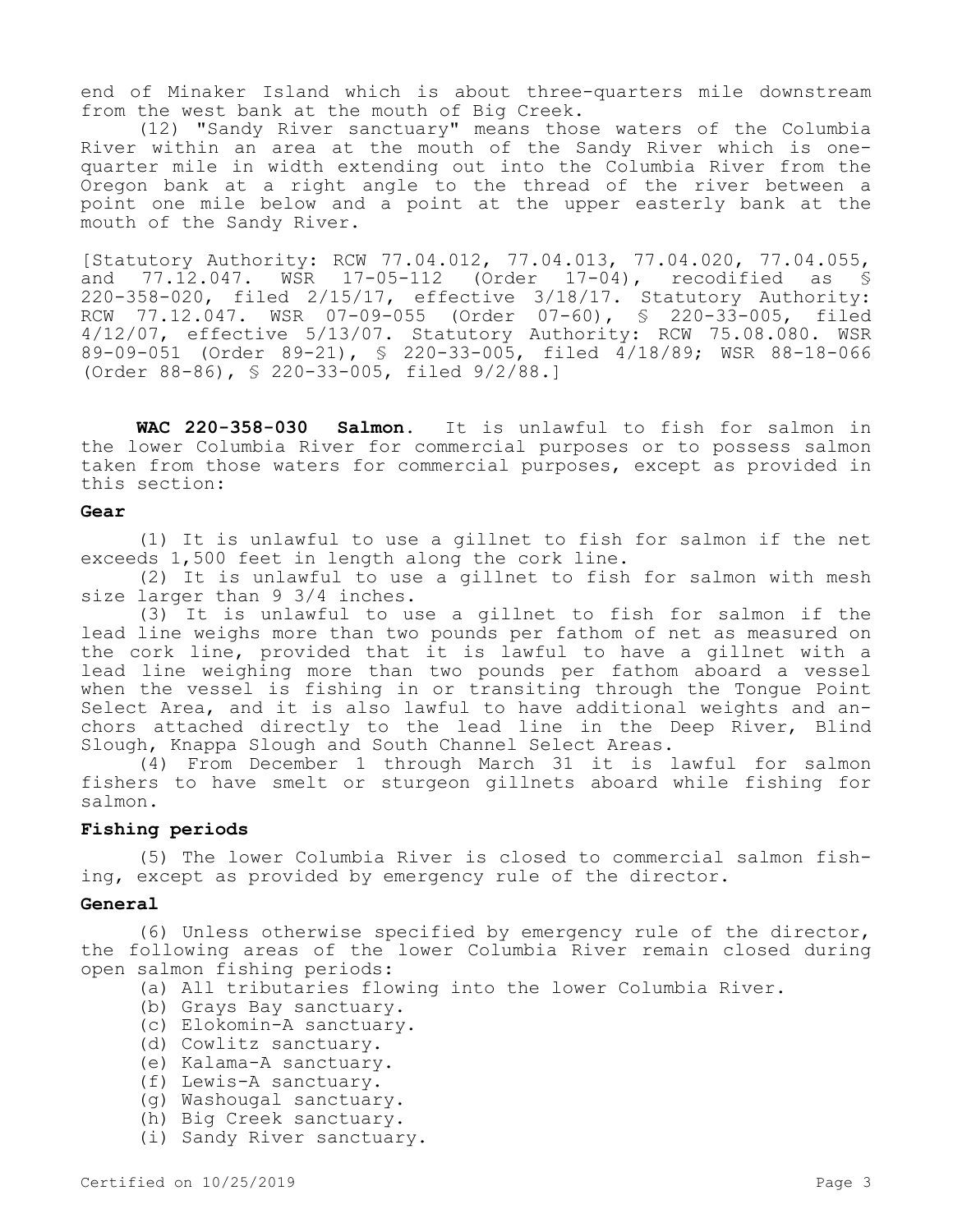[Statutory Authority: RCW 77.04.012, 77.04.013, 77.04.020, 77.04.055, and 77.12.047. WSR 17-05-112 (Order 17-04), recodified as \$ 220-358-030, filed 2/15/17, effective 3/18/17. Statutory Authority: RCW 77.12.047. WSR 07-09-055 (Order 07-60), § 220-33-010, filed<br>4/12/07, effective 5/13/07; WSR 00-17-117 (Order 00-146), § WSR 00-17-117 (Order 00-146), § 220-33-010, filed 8/17/00, effective 9/17/00. Statutory Authority: RCW 75.08.080. WSR 88-18-066 (Order 88-86), § 220-33-010, filed 9/2/88.]

**WAC 220-358-040 Sturgeon.** It is unlawful to fish for sturgeon in the lower Columbia River for commercial purposes or to possess sturgeon taken from those waters for commercial purposes, except as provided in this section:

#### **Gear**

(1) It is unlawful to use a gillnet to fish for sturgeon if the net exceeds 1,500 feet in length along the cork line.

(2) It is unlawful to use a gillnet to fish for sturgeon with mesh size larger than 9 3/4 inches.

(3) It is unlawful to use a gillnet to fish for sturgeon if the lead line weighs more than two pounds per fathom of net as measured on the cork line, provided that it is lawful to have a gillnet with a lead line weighing more than two pounds per fathom aboard a vessel when the vessel is fishing in or transiting through the Tongue Point Select Area, and it is also lawful to have additional weights and anchors attached directly to the lead line in the Deep River, Blind Slough, Knappa Slough and South Channel Select Areas.

(4) From December 1 through March 31 it is lawful for sturgeon fishers to have smelt or salmon gillnets aboard while fishing for sturgeon.

#### **General**

(5) A person engaged in commercial fishing may retain one sturgeon of legal commercial length for personal use.

[Statutory Authority: RCW 77.04.012, 77.04.013, 77.04.020, 77.04.055,<br>and 77.12.047. WSR 17-05-112 (Order 17-04), recodified as \$ and  $77.12.047$ . WSR  $17-05-112$  (Order  $17-04$ ), 220-358-040, filed 2/15/17, effective 3/18/17. Statutory Authority: RCW 77.12.047. WSR 07-21-128 (Order 07-266), § 220-33-020, filed 10/23/07, effective 11/23/07; WSR 00-17-117 (Order 00-146), § 220-33-020, filed 8/17/00, effective 9/17/00. Statutory Authority: RCW 75.08.080. WSR 97-07-043 (Order 97-51), § 220-33-020, filed 3/14/97, effective 4/14/97; WSR 88-18-066 (Order 88-86), § 220-33-020, filed 9/2/88.]

**WAC 220-358-050 Shad.** It is unlawful to fish for shad in the lower Columbia River for commercial purposes, or to possess shad taken from those waters for commercial purposes, except as provided in this section:

# **Gear**

(1) Gillnet gear may be used to fish for shad if:

(a) The cork line of the gillnet does not exceed 900 feet in length (150 fathoms) and has sufficient buoyancy to float the cork line on the surface. Also, the net may not exceed 40 meshes in depth.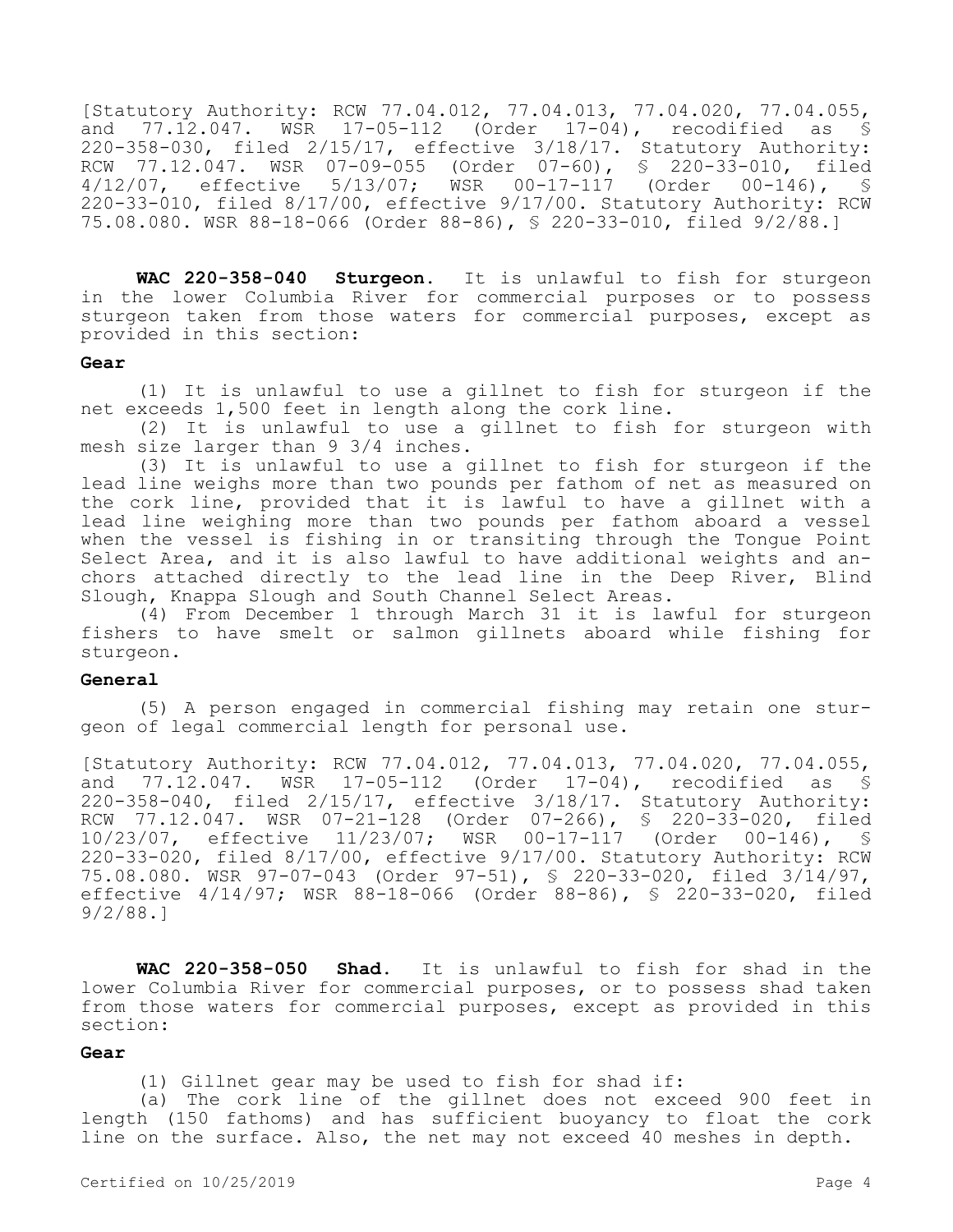(b) The webbing of the gillnet is constructed of mesh having a breaking strength of less than 10 pounds. The gillnet may be constructed of monofilament webbing or twine.

(c) The mesh size of the gillnet is not less than 5-3/8 inches or more than 6-1/4 inches stretch measure.

(d) The gillnet does not have more than a single web. The gillnet web shall be suspended between a single cork line and a single lead line.

(e) The gillnet does not have added lines, strings, backwalls, trammels, or aprons. Riplines may be used but may not be less than 10 fathoms (60 feet) apart.

## **Fishing periods**

(2) The lower Columbia River is open to commercial shad fishing in Shad Area 2S from 3:00 p.m. to 10:00 p.m. daily, Monday through Friday (except on the observed Memorial Day holiday), from May 10 through June 20 annually. Shad taken incidentally during an open commercial salmon or sturgeon fishing period may be retained for commercial purposes.

#### **General**

(3) As used in this chapter and in emergency rules of the director, unless the context clearly requires otherwise:

(a) "Shad Area 2S" means those waters of Salmon Management and Catch Reporting Area (SMCRA) 1D and 1E that are upstream of a line projected true north and south from the Oregon shore through the Washougal blinker light (light "50" flashing red) to a fishing boundary marker on the Washington shore (upper boundary of SMCRA 1E).

(b) "Camas-Washougal Reef Area" means those waters of SMCRA 1D inside of a line commencing at the white six-second equal-interval light approximately 3/4 mile east of the Washougal Woolen Mill pipeline and projected westerly to the Washougal blinker light, thence to the white four-second blinker light on the east end of Lady Island, thence easterly and along the shoreline of Lady Island to the State Highway 14 Bridge, thence easterly and along the shoreline of Lady Island to the State Highway 14 Bridge, thence easterly across the State Highway 14 Bridge to the mainland.

[Statutory Authority: RCW 77.04.012, 77.04.013, 77.04.020, 77.04.055, and 77.12.047. WSR 17-05-112 (Order 17-04), recodified as § 220-358-050, filed 2/15/17, effective 3/18/17. Statutory Authority: RCW 77.04.020, 77.12.045, and 77.12.047. WSR 10-07-065 (Order 10-34), § 220-33-030, filed 3/15/10, effective 4/15/10. Statutory Authority: RCW 75.08.080. WSR 88-18-066 (Order 88-86), § 220-33-030, filed 9/2/88.]

**WAC 220-358-060 Smelt.** It is unlawful to fish for smelt in the lower Columbia River for commercial purposes or to possess smelt taken from those waters for commercial purposes, except as provided in this section:

# **Gear**

(1) Otter trawl gear may be used to fish for smelt if:

(a) The head rope of the trawl does not exceed 25 feet in length. (b) The foot rope or groundline of the trawl does not exceed 25 feet in length.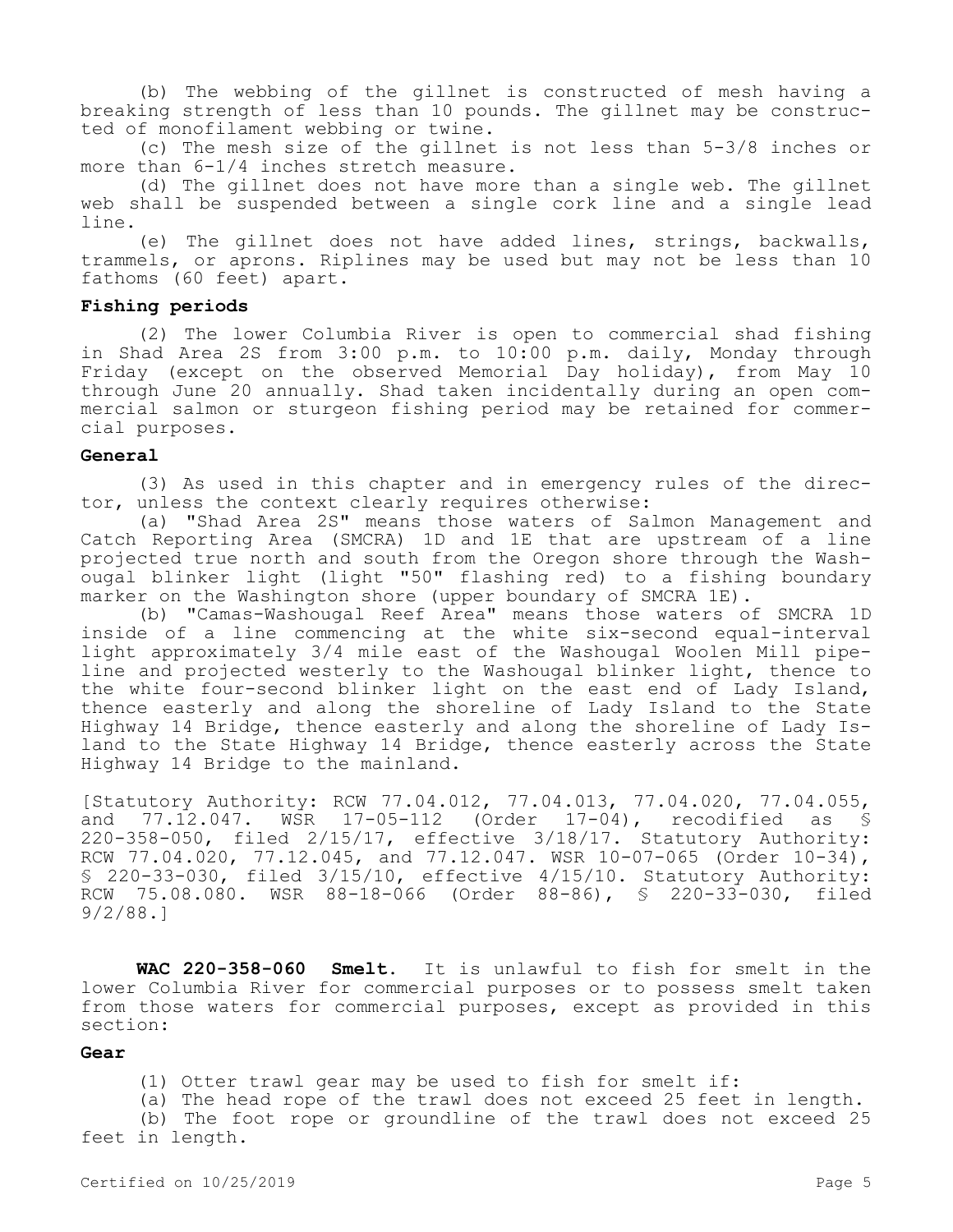(c) The dimensions of the trawl's otter doors do not exceed 3 feet by 4 feet.

(d) The bag length of the trawl, as measured from the center of the head rope to the terminal end of the bunt, does not exceed 35 feet.

(e) The bridal rope from the rear of the otter doors to the foot and head ropes does not exceed 8 feet.

(f) Each breast rope does not exceed 5 feet.

(g) The mesh size used in the trawl does not exceed 2 inches stretch measure.

(h) Only one trawl net is fished from the boat at a time.

(2) Gillnet gear may be used to fish for smelt if it does not exceed 1,500 feet in length along the cork line and the mesh size of the net does not exceed 2 inches stretch measure.

(3) Hand dip net gear may be used to fish for smelt if it does not measure more than 36 inches across the bag frame.

(4) From December 1 through March 31 it is lawful for smelt fishers to have salmon or sturgeon gillnets aboard while fishing for smelt.

#### **Fishing periods**

(5) Otter trawl gear may be used to fish for smelt in SMCRA 1A from 6 p.m. Monday to 6 p.m. Wednesday of each week from March 1 through March 31, and for boats not exceeding 32 feet in length, in SMCRA 1B, 1C, 1D and 1E 7 days per week from December 1 through March 31 of the following year.

(6) Gillnet gear may be used to fish for smelt in SMCRA 1A, 1B, 1C, 1D and 1E 7 days per week from December 1 of each year through March 31 of the following year.

(7) Hand dip net gear may be used to fish for smelt in SMCRA 1A, 1B, 1C, 1D and 1E and tributaries to these areas 7 days per week from December 1 of each year through March 31 of the following year.

(8) The following areas of the lower Columbia River remain closed to smelt fishing during the open time periods specified in this section:

(a) Those waters within one mile of a dam or other obstruction.

(b) Those waters of the Cowlitz River upstream from a monument located at Peterson's Eddy, also known as Miller's Eddy.

[Statutory Authority: RCW 77.04.012, 77.04.013, 77.04.020, 77.04.055, and 77.12.047. WSR 17-05-112 (Order 17-04), recodified as § 220-358-060, filed 2/15/17, effective 3/18/17. Statutory Authority: RCW 77.12.047. WSR 00-17-117 (Order 00-146), § 220-33-040, filed 8/17/00, effective 9/17/00. Statutory Authority: RCW 75.08.080. WSR 88-18-066 (Order 88-86), § 220-33-040, filed 9/2/88.]

**WAC 220-358-070 Herring and anchovy.** It is unlawful to fish for herring or anchovy in the lower Columbia River for commercial purposes or to possess herring or anchovy taken from those waters for commercial purposes, except as provided in this section:

#### **Gear**

(1) Purse seine and lampara gear may be used to fish for anchovy if the cork line of the gear does not exceed 1,400 feet in length and the mesh size of the gear is not less than one-half inch stretch measure.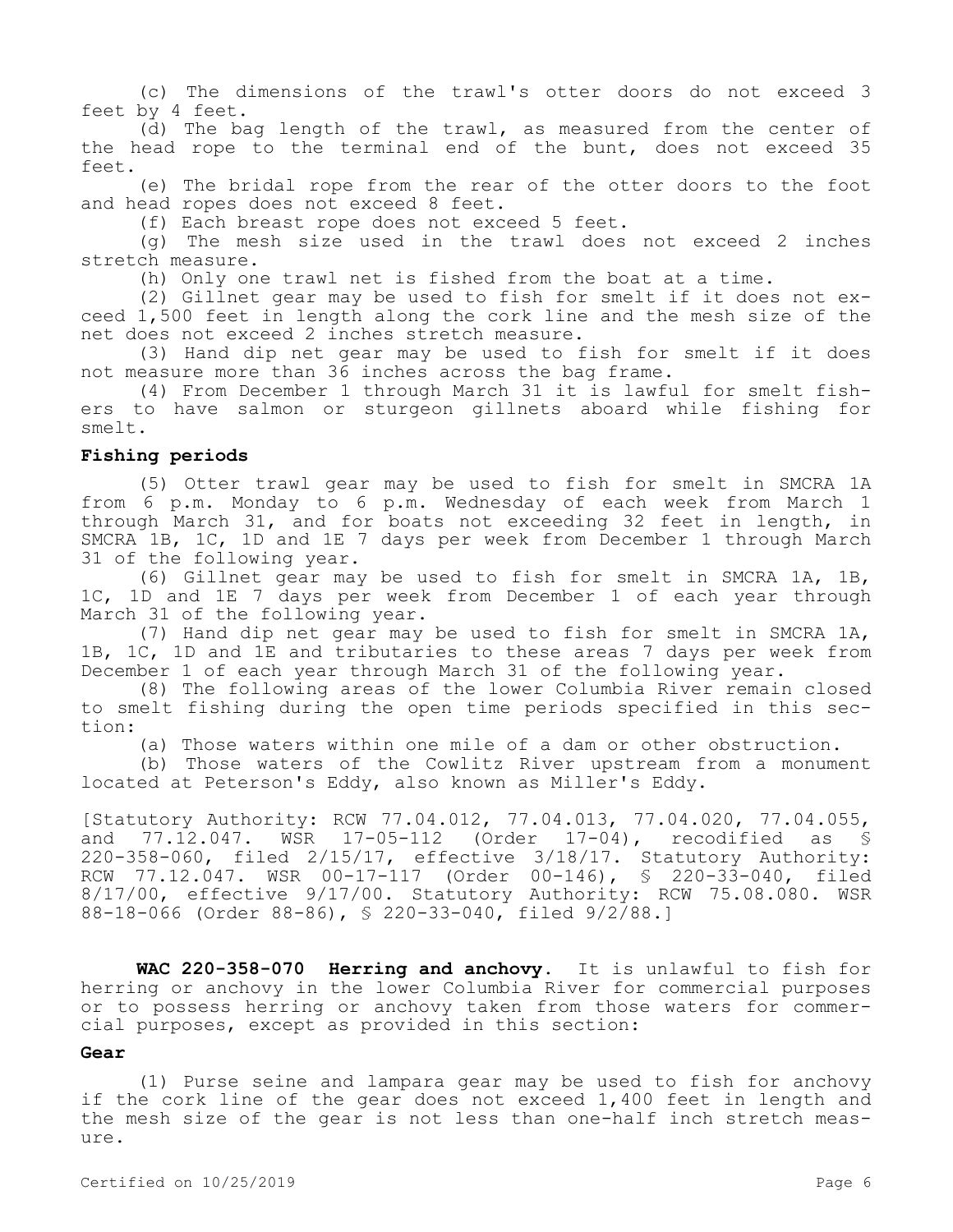(2) Lampara gear may be used to fish for herring if the cork line of the gear does not exceed 1,400 feet in length and the mesh size of the gear is not less than one-half inch stretch measure.

(3) It is unlawful to fish with purse seine or lampara gear in the waters of the Columbia River if any part of the purse seine or lampara is in waters that are less than 20 feet deep.

(4) A violation of subsections (1) through (3) of this section is punishable under RCW 77.15.520, Commercial fishing—Unlawful gear or methods—Penalty.

## **Licensing**

(5)(a) A baitfish purse seine fishery license is required to operate gear as provided for in this section, and the license allows the operator to retain anchovy.

(b) A baitfish lampara fishery license is required to operate gear as provided for in this section, and the license allows the operator to retain anchovy.

(c) A herring lampara limited entry license is required to operate gear as provided for in this section, and the license allows the operator to retain herring.

(6) A violation of any portion of subsection (5) of this section is punishable under RCW 77.15.500, Commercial fishing without a license—Penalty.

## **Fishing periods**

(7)(a) Purse seine and lampara gear may be used to fish for anchovy in Salmon Management and Catch Reporting Area (SMCRA) 1A, 7 days per week, from January 1 through December 31 of each calendar year.

(b) Lampara gear may be used to fish for herring in SMCRA 1A, 7 days per week, from January 1 through December 31 of each calendar year.

(8) A violation of subsection (7) of this section is punishable under RCW 77.15.550, Violation of commercial fishing area or time— Penalty.

#### **General**

(9) Species of fish other than herring, anchovy, shad, or sardine, taken in the operation of purse seine and lampara gear, shall be returned immediately to the water. Sardine taken incidental to herring or anchovy fisheries as provided for in this section may not exceed twenty percent of the weight of any landing. Herring taken incidental to an anchovy fishery as provided for in this section may not exceed five percent of the weight of any landing.

(10) It is unlawful for any person licensed to fish under a baitfish purse seine or baitfish lampara license to retain, possess, or deliver, to a place or port, regardless of catch area, anchovy in excess of 5 metric tons (11,023 pounds) in one day, and in excess of 10 metric tons (22,046 pounds) during any calendar week beginning 12:01 a.m. Sunday through 11:59 p.m. Saturday.

(11) It is unlawful to deliver anchovy, in excess of fifteen percent of the total landing weight, for the purposes of conversion into fish flour, fishmeal, fish scrap, fertilizer, fish oil, or other fishery products.

(12) A violation of subsections (9) through (11) of this section is punishable under RCW 77.15.550, Violation of commercial fishing area or time—Penalty.